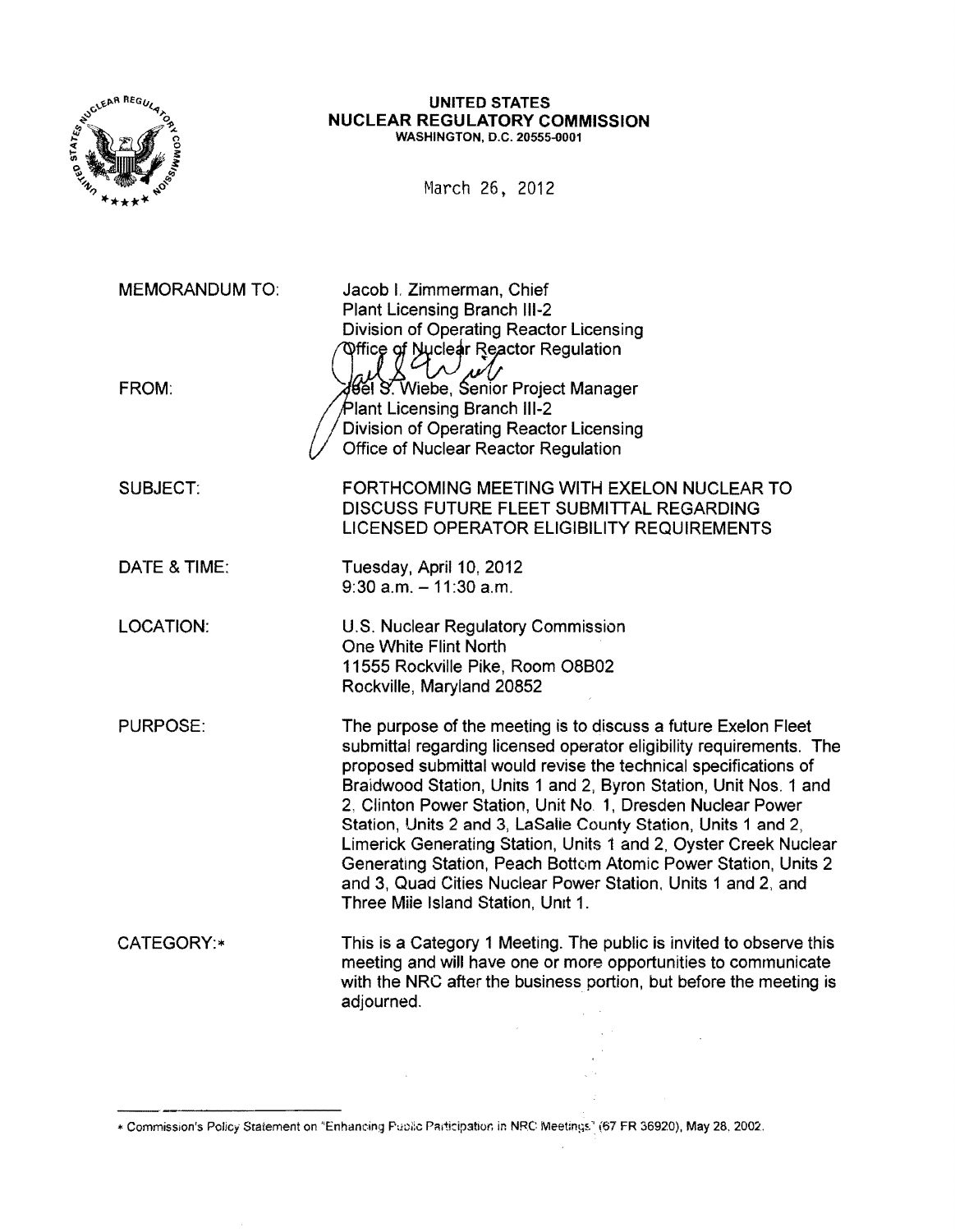J .Zimmerman

 $-2-$ 

PARTICIPANTS:

Participants from the NRC include members of the Office of Nuclear Reactor Regulation (NRR).

| $\sim$ |
|--------|
|        |

Exelon

- J. McHale, NRR D. Helker J. Zimmerman, NRR G. Ludlam S. Anderson, NRR S. Quick<br>
J. Wiebe, NRR S. P. Kusum
	-

P. Kusumawatimurry

F. Mascitelli

Interested members of the public can participate in this meeting via a toll-free audio teleconference. Please call one of the meeting contacts listed below April 5, 2012, 5:00 p.m. to get the telephone number and the pass code.

301-415-6606 301-415-1115

MEETING CONTACTS: Joel S. Wiebe, NRR Nicholas Difrancesco, NRR JoeI.Wiebe@nrc.gov Nicholas. Difrancesco@nrc.gov

The NRC provides reasonable accommodation to individuals with disabilities where appropriate. If you need a reasonable accommodation to participate in a meeting, or need a meeting notice or a transcript or other information from a meeting in another format (e.g., Braille, large print), please notify the NRC's meeting contact. Determinations on requests for reasonable accommodation will be made on a case-by-case basis.

To receive a summary of this meeting and begin receiving other plant-specific e-mail distributions, you must subscribe to the Operating Reactor Correspondence electronic distribution for this plant via http://www.nrc.gov/public-involve/listserver/plants-by-region.html. Once subscribed, if you wish to discontinue receiving electronic distribution, you may unsubscribe at any time by visiting the same web address above.

Docket Nos. STN 50-456, STN 50-457, STN 50-454, STN 50-455, 50-461, 50-237, 50-249,50-373,50-374,50-352,50-353,50-219, 50-277, 50-278, 50-254, 50-265, and 50-289

Enclosure: Agenda

cc w/encl: Distribution via Listserv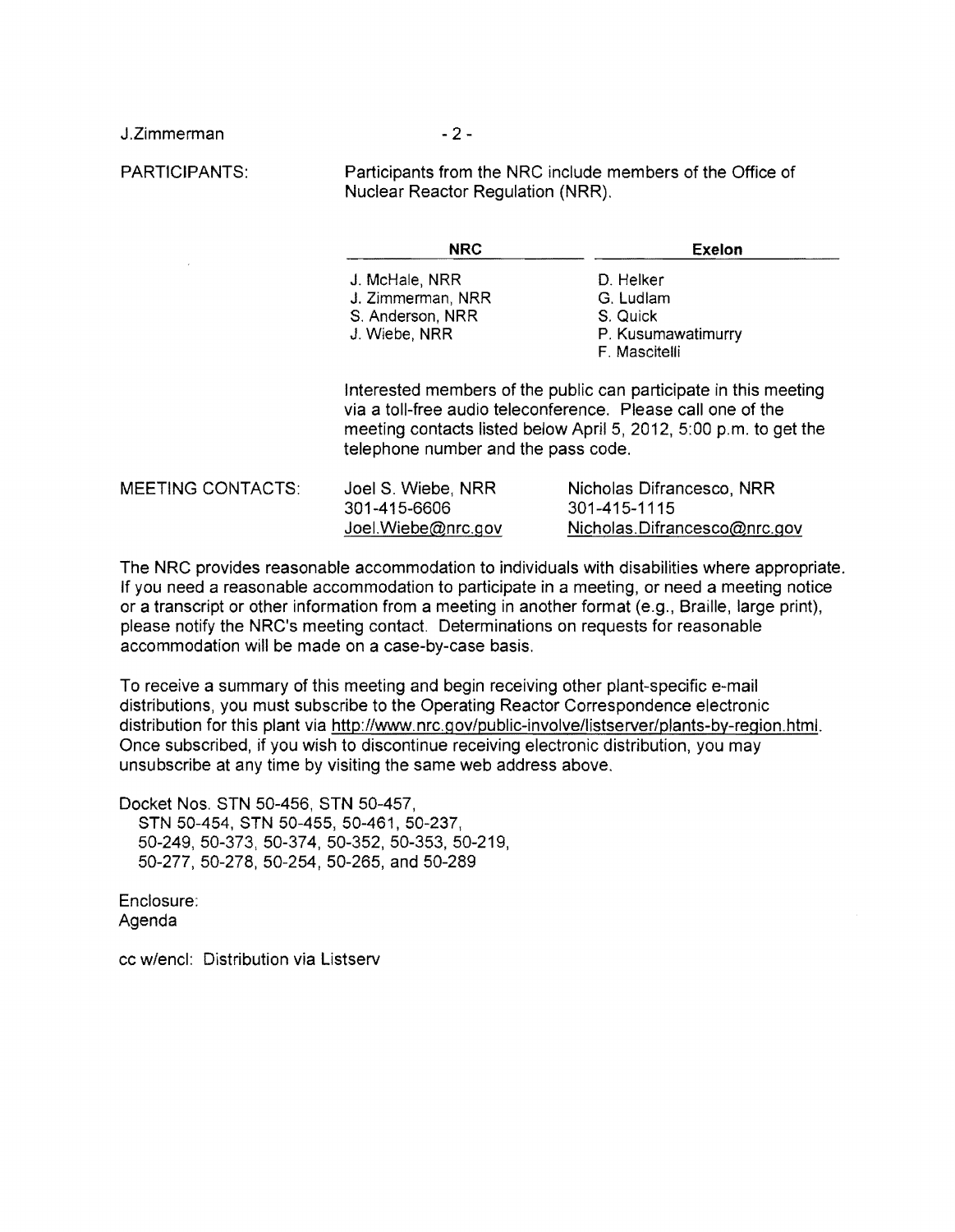# AGENDA

### FORTHCOMING MEETING WITH EXELON NUCLEAR

### TUESDAY, APRIL 10, 2012

# TIME 9:30 A.M. TO 11.30 A.M.

- Introduction of Attendees (NRC and Exelon)
- Presentation on Proposed Submittal Regarding Licensed Operator Eligibility Requirements (Exelon)
- Exelon Concluding Comments (Exelon)
- Follow-up Discussion of Presentation Information
- Questions/Comments from Members of the Public